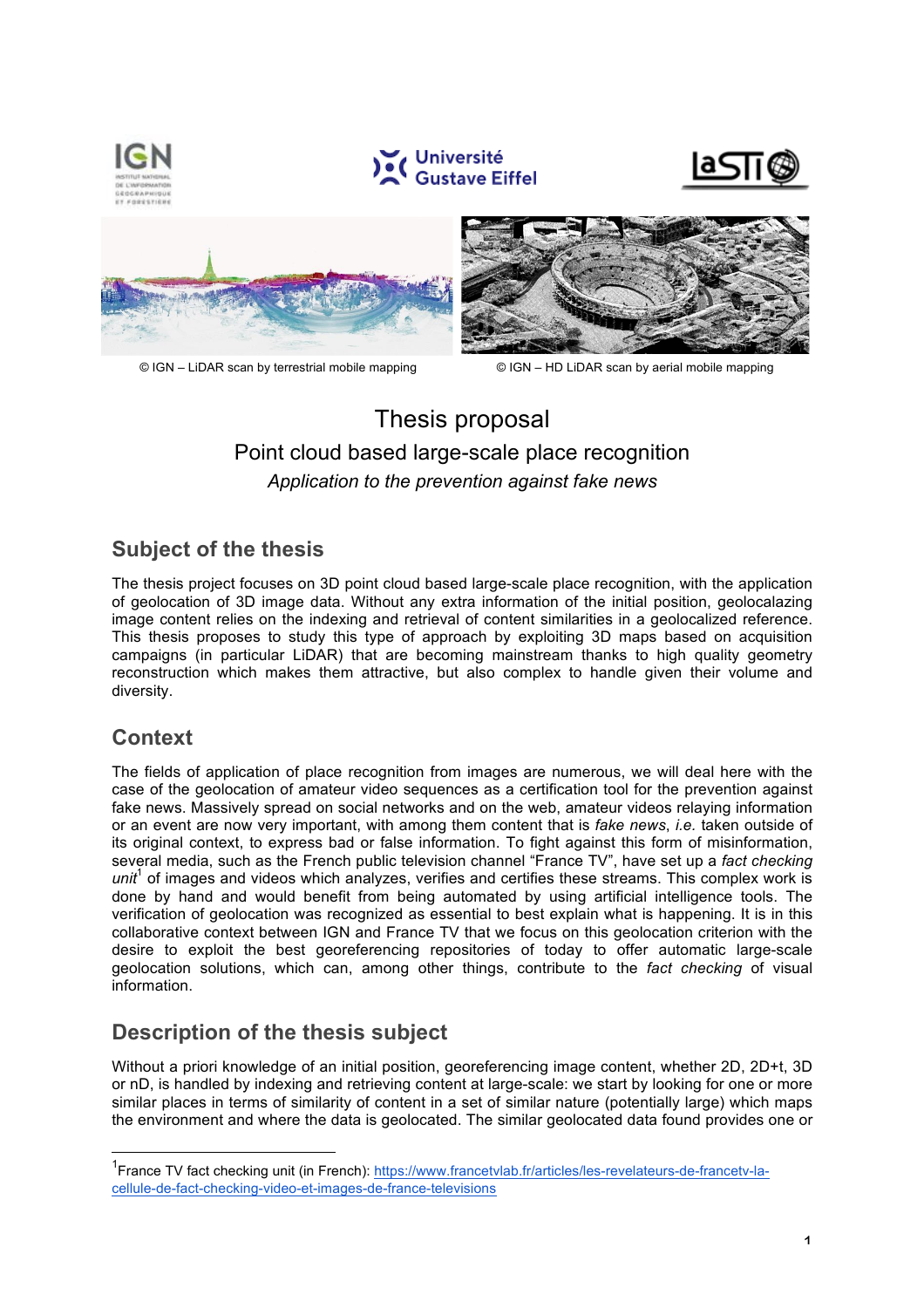more candidate locations. If necessary, it can be refined, for example by estimating the pose using a registration step.

With the increasing number of image-based learning datasets of places (e.g. Google Landmarks) and the enthusiasm for the automation of mobile systems (autonomous navigation, drones, etc.), the research on image-based localization, and its multiple variations ("landmark retrieval", "place recognition", etc.), has been growing rapidly [Pion et la, 2020], with different objectives in terms of location precision [Blettery et al, 2021] and of source of information exploited [Piasco et al, 2021]. Most of the approaches rely on 2D images, for which visual feature extraction has been a well-known process for decades. The exploitation of three-dimensional information describing the scene is less widespread, often starting from the assumption that with 3D information (LiDAR, SLAM, photogrammetry, etc.) an initial location is available (e.g. GPS), which reduces localization to a problem of registering 2D or 3D data in a 3D cloud [Uy et al, 2018] [Huang et al, 2021].

In this thesis, we have chosen to exploit this 3D information to respond to the problem of content geolocation, based on the principle that 1/ 3D data sources mapping the environment are more and more widespread, more and more precise with different natures (different LiDAR, SfM, photogrammetry, RGB-D sensors, etc.) and 2/ these geometric data provide robust representations to scene variations such as the change of viewpoint or the day time (night /day, season, etc.), which continue to penalize approaches based on the photometry of 2D images [Uy et al, 2018]. When it comes to searching in a large 3D reference volume without knowledge of an initial position, state-ofthe-art techniques are generally grouped together under the name "Point Cloud Based Large-Scale Place Recognition", which rely on large-scale location recognition through similarity search in a large volume of reference 3D clouds, from a query 3D cloud.

Regardless of the data being manipulated, large-scale place recognition by similarity requires the description and structuring of query and baseline data. These two problems are addressed in the thesis, and we break them down into three research topics:

- 1. **Single-source description.** First, the problem of location search will be treated by considering a single 3D data source, one LiDAR cloud type, to study or improve the robustness of the best approaches according to the data and the volume. We will study how to describe these clouds with the goal of searching by similarity in the reference base. The state of the art on point cloud description is already vast, with handcrafted descriptors and learned solutions, spread in the fields of indexing 3D objects [Bold et al, 2019] and of registering 3D point clouds [Zhou et al, 2020][Huang et al, 2021]. When it comes to build descriptors for searching in a large 3D volume, the most recent techniques rely on deep learning of local and global descriptors extracted from the whole scene [Liu et al, 2019][ Hui et al, 2021][Xia et al, 2021][Komorowski, 2021][Hui et al, 2022] and follow the 1st proposal on the subject, PointNetVLAD [Uy et al, 2018].
- 2. **Multi-source description.** If we consider as a query a sequence of images coming from a standard device (smartphone), the corresponding 3D point cloud can be obtained by Structurefrom-Motion, and its nature will be different of the reference cloud. Moreover, the sources of 3D representations of the environment are now numerous and varied: different types of LiDAR (Riegl, Velodyne, aerial HD), SLAM, photogrammetry, etc. Exploiting the available modalities would bring robustness in the search for place while being exploitable on a larger scale. This is a widespread problem in remote sensing [Zhang et al, 2022], but still little addressed when it comes to 3D point clouds; the few approaches considering multi-source clouds rely heavily on the estimation of the transformation between clouds by registration [Huang et al, 2021], which would not be applicable here. Several ideas could be considered: treat each modality separately and merge the candidate responses a posteriori, or more ambitiously, learn a description that is invariant to the modality, what is called cross-domain description, as is the case with several approaches in remote sensing [Zhang et al, 2022] or in indexing heritage content as we have already studied in [Gominski et al, 2021].
- 3. **Large-scale indexing and retrieval.** Searching for a place by similarity of descriptors at large scale supposes to efficiently browse a large volume of multidimensional descriptors. Surprisingly, the current best approaches to point cloud based large-scale place recognition [Liu et al, 2019][Hui et al, 2021][Xia et al, 2021][Komorowski, 2021][Hui et al, 2022] are evaluated on a subset of the Oxford Robotcar dataset [Maddern et al, 2016] which corresponds to a LiDAR coverage of some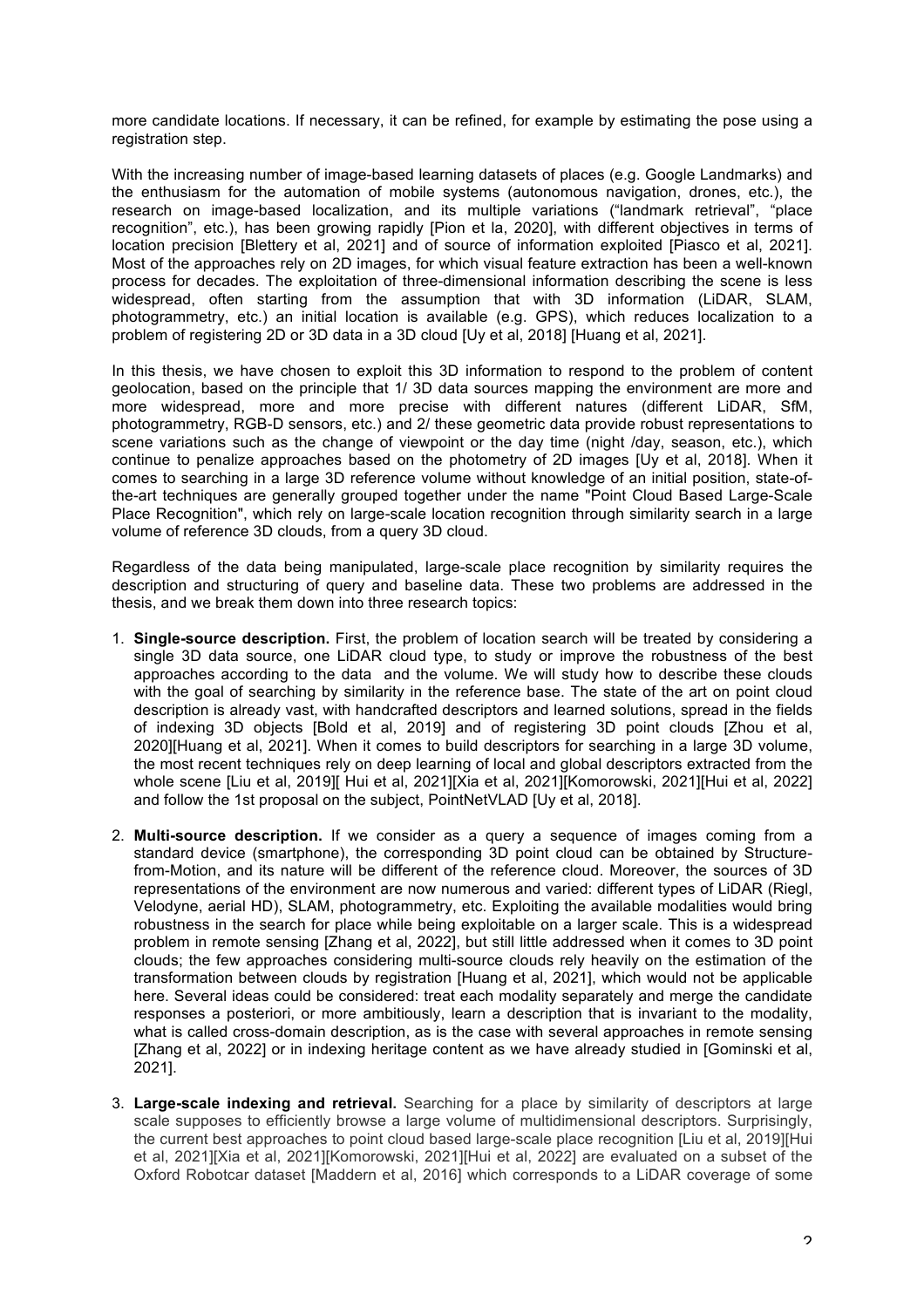10 tens of km and 100M pre-processed points; comparatively, land mobile mapping acquisitions made in Paris by the IGN cover a length of 200 km for 70 billion raw points. If these works have focused on the richness and discrimination of the proposed descriptors and not on their structuring for the fastest possible research, it seems essential to consider scaling up, in terms of research time but also of robustness of the descriptions in relation to the volume. The most efficient recent indexing techniques are based on approximate retrieval using hash tables, already well established in image indexing [Rodrigues et al, 2020] and which have become popular in remote sensing [Reato et al, 2019]. Depending on the characteristics of the descriptors learnt, it will therefore be necessary to set up a representation approach with binary hash codes, easily distributable and allowing an efficient search in the descriptors of point clouds. Among the various approaches considered, we will consider hierarchical approaches [Zhang et al, 2021-a], which currently seem to provide the best results.

#### **Datasets considered**

It is necessary to consider large-scale datasets with ground truth, first to qualitatively and quantitatively validate the proposed approaches, then to provide ground truth to approaches based on learning. The work will be based on international public single-source and multi-source benchmarks in the field (e.g. [Maddern et al, 2016] [Zhang et al, 2021-b]) but also on IGN data sets such as the 2D and 3D mapping of all of Paris by terrestrial mobile mapping<sup>2</sup> and the aerial HD LiDAR campaign being acquired nationwide<sup>3</sup>.

#### **Candidate profile**

Bac+5 in computer science, applied mathematics or geomatics (master or engineering school). A good background in machine learning is required, and a knowledge on 3D computer vision or image indexing will be appreciated. The successful candidate must have good programming skills (Python,  $C/C++$ ).

Although fluency in French is not required, fluency in English is necessary. Curiosity, openmindedness, creativity, perseverance and the ability to work in a team are also key personal skills in demand.

Only students from the European Union, the United Kingdom or Switzerland are eligible for this thesis project.

#### **Organization**

**Start:** last quarter of 2022

**Place:** the thesis will be carried out in Paris area at the LaSTIG laboratory, located in Saint-Mandé (73 avenue de Paris, Saint-Mandé metro, line 1) in the premises of the IGN. The doctoral student will be attached to the MSTIC Doctoral School (ED 532).

The French mapping agency IGN (National Institute for Geographic and Forest Information) is a public administrative establishment attached to the French Ministry of Ecological Transition; it is the national reference operator for mapping the French territory. The LaSTIG<sup>4</sup> Laboratory in Sciences and Technologies of Geographic Information for the smart city and sustainable territories, is a joint research unit attached to the Gustave Eiffel University, the IGN and the School of Engineering of the city of Paris (EIVP). It is a unique research structure in France and even in Europe, bringing together around 80 researchers, who cover the entire life cycle of geographic or spatial data, from its acquisition to its visualization, including its modeling, integration and analysis; among them about thirty researchers work in image analysis, computer vision, machine learning, photogrammetry and remote sensing.

LaSTIG researchers and PhD students can be involved in the teaching activities of the IGN engineering school, the ENSG (Ecole Nationale des Sciences Géographiques), which offers access

<sup>3</sup>IGN HD LiDAR: https://www.ign.fr/institut/lidar-hd-vers-une-nouvelle-cartographie-3d-du-territoire

 <sup>2</sup> Stereopolis IGN land mobile mapping: https://www.ign.fr/institut/donnees-collectees-par-le-vehicule-stereopolis

<sup>&</sup>lt;sup>4</sup>LaSTIG website: <u>https://www.umr-lastig.fr</u>/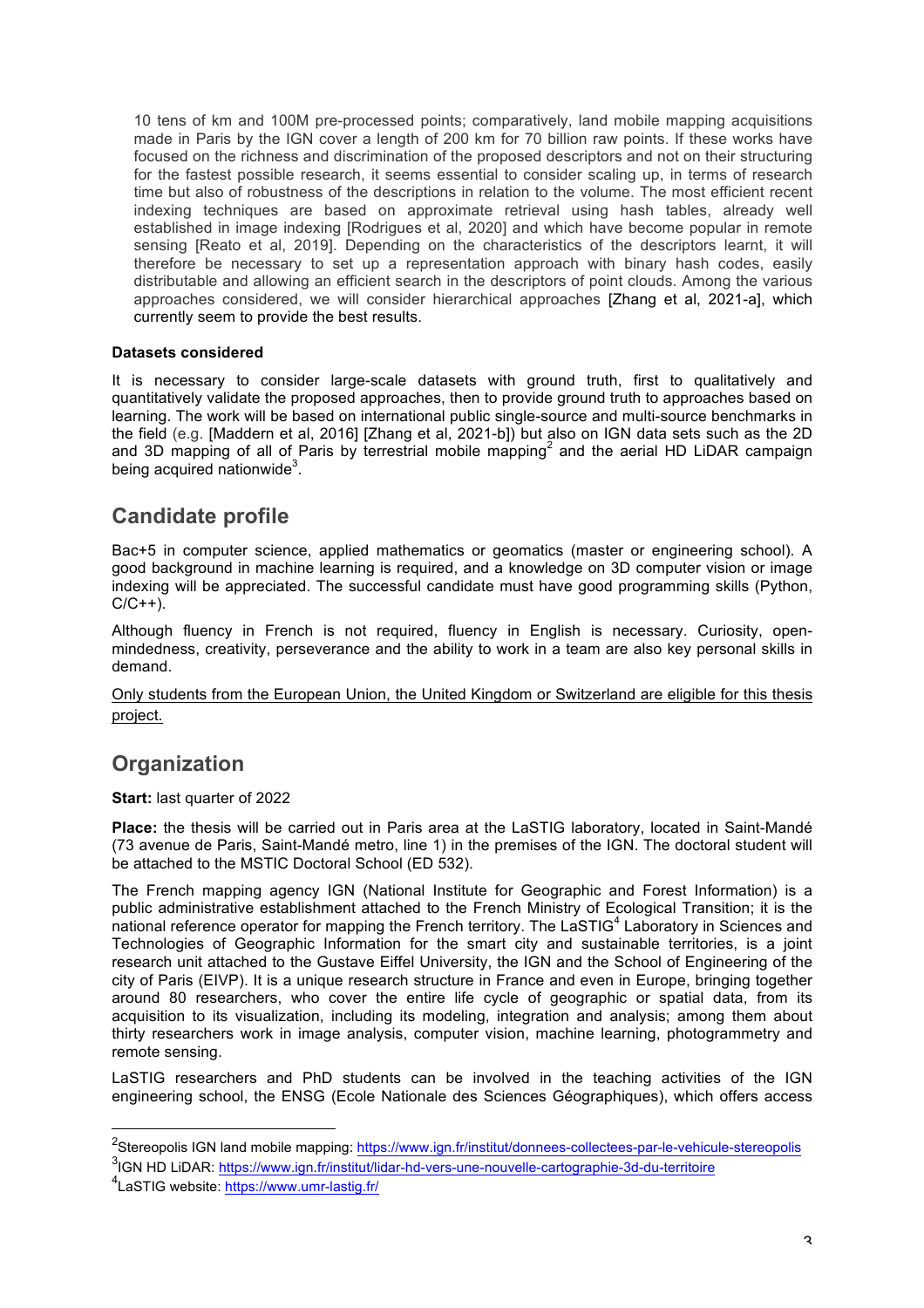to undergraduate and graduate students with excellent quality in fields related to geographic information sciences: geodesy, photogrammetry, computer vision, remote sensing, spatial analysis, cartography, etc.

#### **How to apply**

**Before April 13, 2022**, please send both contacts in a single PDF file the following documents:

- o A detailed CV
- o A topic-focused cover letter
- o Grades and ranks over the last 3 years of study
- o The contact details of 2 referents who can recommend you

#### **Contacts**

- o Laurent Caraffa Laurent.Caraffa@ign.fr Researcher at LaSTIG (thesis supervisor), IGN, Gustave Eiffel University
- o Valérie Gouet-Brunet Valerie.Gouet@ign.fr Research director at LaSTIG (director of the thesis), IGN, Gustave Eiffel University

### **References**

[Blettery et al, 2021] E. Blettery, N. Fernandes and V. Gouet-Brunet, How to spatialize geographical iconographic heritage, SUMAC'21 Workshop @ ACM Multimedia 2021, Oct 2021, Chengdu, China.

[Bold et al, 2019] N. Bold, C. Zhang and T. Akashi, 3D Point Cloud Retrieval With Bidirectional Feature Match, in *IEEE Access* , vol. 7, p. 164194-164202, 2019.

[Gominski et al, 2021] Dimitri Gominski, Valérie Gouet-Brunet, Liming Chen, Connecting Images through Sources: Exploring Low-Data, Heterogeneous Instance Retrieval, Remote Sensing (MDPI), 2021, 13 (16), pp.3080.

[Huang et al, 2021] Xiaoshui Huang, Guofeng Mei, Jian Zhang and Rana Abbas, A comprehensive survey on point cloud registration, Computer Science ArXiv, Published 3 March 2021.

[Hui et al, 2021] Le Hui, Hang Yang, Mingmei Cheng, Jin Xie, Jian Yang, Pyramid Point Cloud Transformer for Large-Scale Place Recognition, Proceedings of the IEEE/CVF International Conference on Computer Vision (ICCV), 2021, p.p. 6098-6107.

[Hui et al, 2022] L. Hui, M. Cheng, J. Xie, J. Yang and M.-M. Cheng, Efficient 3D Point Cloud Feature Learning for Large-Scale Place Recognition, in IEEE Transactions on Image Processing, vol. 31, p. 1258-1270, 2022.

[Khokhlova et al, 2022] Margarita Khokhlova, Nathalie Abadie, Valérie Gouet-Brunet and Liming Chen, GisGCN: A Visual Graph-Based Framework to Match Geographical Areas through Time, ISPRS International Journal of Geo-Information, MDPI, 11 (2) , pp.97, 2022.

[Komorowski, 2021] J. Komorowski, MinkLoc3D: Point Cloud Based Large-Scale Place Recognition, in 2021 IEEE Winter Conference on Applications of Computer Vision (WACV), Waikoloa, HI, USA, 2021 pp. 1789-1798.

[Liu et al, 2019] Zhe Liu, Shunbo Zhou, Chuanzhe Suo, Peng Yin, Wen Chen, Hesheng Wang, Haoang Li, Yunhui Liu, LPD-Net: 3D Point Cloud Learning for Large-Scale Place Recognition and Environment Analysis, in 2019 IEEE/CVF International Conference on Computer Vision (ICCV), Seoul, Korea (South), 2019 pp. 2831- 2840.

[Maddern et al, 2016] W. Maddern, G. Pascoe, C. Linegar and P. Newman, "1 Year, 1000km: The Oxford RobotCar Dataset", The International Journal of Robotics Research (IJRR), 2016.

[Piasco et al, 2021] Nathan Piasco, Désiré Sidibé, Valérie Gouet-Brunet, Cédric Demonceaux, Improving Image Description with Auxiliary Modality for Visual Localization in Challenging ConditionsInternational Journal of Computer Vision, Springer Verlag, 129 (1), pp.185- 202, 2021.

[Pion et la, 2020] Noé Pion, Martin Humenberger, Gabriela Csurka, Yohann Cabon, and Torsten Sattler, Benchmarking Image Retrieval for Visual Localization, In the International Conference on 3D Vision, 2020.

[Reato et al, 2019] T. Reato, B. Demir and L. Bruzzone, An Unsupervised Multicode Hashing Method for Accurate and Scalable Remote Sensing Image Retrieval, in IEEE Geoscience and Remote Sensing Letters, vol. 16, no. 2, p. 276-280, Feb. 2019.

[Rodrigues et al, 2020] Rodrigues, J., Cristo, M. & Colonna, JG Deep hashing for multi-label image retrieval: a survey. Artif Intel Rev 53, 5261–5307 (2020).